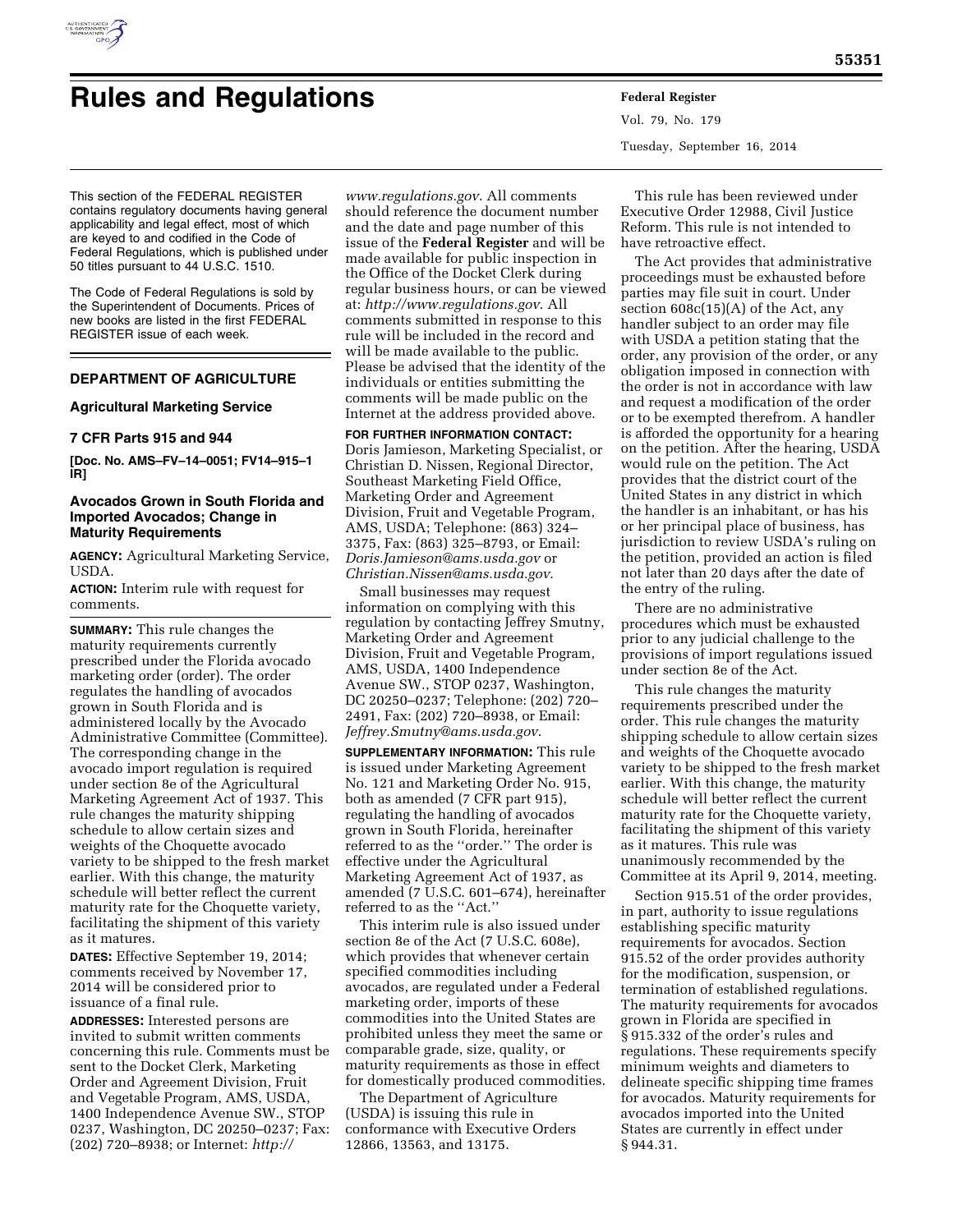The maturity requirements are designed to prevent the shipment of immature avocados. This helps to provide buyer confidence and consumer satisfaction essential for the successful marketing of the crop. The maturity schedule is usually divided into A, B, C, and D dates reflecting when a particular variety matures. Larger fruit within a variety mature earlier, while smallersized fruit take longer to mature. Consequently, the A dates are established so only the largest, most mature fruit are available for market for each variety early in its season. The D date marks the end of a variety's season when all fruit should be mature and releases all sizes and weights. The maturity requirements for the various varieties of avocados are different, as each variety has different growing and maturation characteristics. These dates are established based on a testing procedure developed in conjunction with USDA.

At the request of the Committee, Committee staff began pulling samples of the Choquette variety and testing the level of maturity. The Committee believed that due to cultural practices the variety might be maturing earlier, and the current B, C, and D dates might need to be adjusted. Following three years of testing, a maturity subcommittee reviewed the sample testing on the Choquette variety. Based on their review of the data, the subcommittee agreed that some weights and sizes were maturing earlier, and recommended to the full Committee that the B, C, and D dates for Choquettes each be moved up one week, respectively. The subcommittee concluded that these revised dates will better reflect the current maturity rate for Choquettes. The Committee agreed the changes will help facilitate the shipment of this variety as it matures, and will continue to ensure that the consumer will receive a quality avocado. Consequently, the Committee unanimously approved the change in dates.

This rule changes the B date for Choquettes listed on the maturity schedule from October 17 to October 10. This rule also changes the C date for Choquettes from October 31 to October 24, and the D date from November 14 to November 7. The corresponding sizes and weights associated with these dates remain unchanged. The dates on the maturity schedule are the basis for calculating the actual shipping dates (A, B, C, D dates) for each individual season. The actual shipping dates for an individual year are established as the Monday nearest to the date specified in

the maturity schedule as specified in § 915.332.

Section 8e of the Act provides that when certain domestically produced commodities, including avocados, are regulated under a Federal marketing order, imports of that commodity must meet the same or comparable grade, size, quality, and maturity requirements. Since this rule changes the maturity requirements under the domestic handling regulations for avocados, a corresponding change to the import regulations must also be considered.

Maturity requirements for avocados imported into the United States are currently in effect under § 944.31. The same revisions of maturity dates will be made to § 944.31 as are being made to § 915.332. The Hass, Fuerte, Zutano, and Edranol varieties of avocados currently are exempt from the maturity schedule, and continue to be exempt under this rule. However, these varieties are not exempt from the import grade regulation, which is not being changed by this action. As it is the only marketing order covering avocados, import requirements are based on the marketing order for avocados grown in South Florida.

The revised shipping dates for Choquette variety avocados better reflect the current maturity rate for Choquettes and will help facilitate moving mature fruit to the fresh market. This change benefits importers as well as domestic growers and handlers.

#### **Initial Regulatory Flexibility Analysis**

Pursuant to requirements set forth in the Regulatory Flexibility Act (RFA) (5 U.S.C. 601–612), the Agricultural Marketing Service (AMS) has considered the economic impact of this action on small entities. Accordingly, AMS has prepared this initial regulatory flexibility analysis.

The purpose of the RFA is to fit regulatory actions to the scale of businesses subject to such actions in order that small businesses will not be unduly or disproportionately burdened. Marketing orders issued pursuant to the Act, and the rules issued thereunder, are unique in that they are brought about through group action of essentially small entities acting on their own behalf. Import regulations issued under the Act are based on those established under Federal marketing orders.

There are approximately 30 handlers of Florida avocados subject to regulation under the order and approximately 300 producers of avocados in the production area. There are approximately 70 importers of West Indian and Guatemalan type avocado varieties like those grown in Florida. Small

agricultural service firms, which include avocado handlers and importers, are defined by the Small Business Administration (SBA) as those whose annual receipts are less than \$7,000,000, and small agricultural producers are defined as those having annual receipts less than \$750,000 (13 CFR 121.201).

According to Committee data and information from the National Agricultural Statistical Service, the average price for Florida avocados during the 2011–12 season was approximately \$20.79 per 55-pound bushel container and total shipments were slightly higher than 1.2 million 55 pound bushels. Using the average price and shipment information, the majority of avocado handlers could be considered small businesses under SBA's definition. In addition, based on avocado production, producer prices, and the total number of Florida avocado producers, the average annual producer revenue is less than \$750,000. Information from the Foreign Agricultural Service, USDA, indicates that the dollar value of imported West Indian and Guatemalan type avocados was \$15.5 million in 2013. Using these values, most importers would have annual receipts of less than \$7,000,000 for avocados. Consequently, the majority of avocado handlers, producers, and importers may be classified as small entities.

The Dominican Republic, Peru, and Costa Rica, are the major production areas of avocado varieties other than Hass exporting avocados to the United States. In 2013, shipments of these type avocados imported into the United States totaled around 14,500 metric tons. Of that amount, 14,400 metric tons were imported from the Dominican Republic, 63 metric tons were imported from Peru, and 21 metric tons arrived from Costa Rica. Mexico, Chile, and Peru are the major Hass type avocado producing countries exporting avocados to the United States. In 2013, shipments of Hass type avocados imported into the United States totaled around 548,000 metric tons. Mexico accounted for 500,000 metric tons, with 23,400 metric tons from Chile, and 21,500 metric tons from Peru.

This rule changes the maturity requirements prescribed under the order's rules and regulations. This rule changes the maturity shipping schedule to allow certain sizes and weights of the Choquette avocado variety to be shipped to the fresh market earlier and makes a corresponding change to the avocado import regulation. With this change, the maturity schedule will better reflect the current maturity rate for the Choquette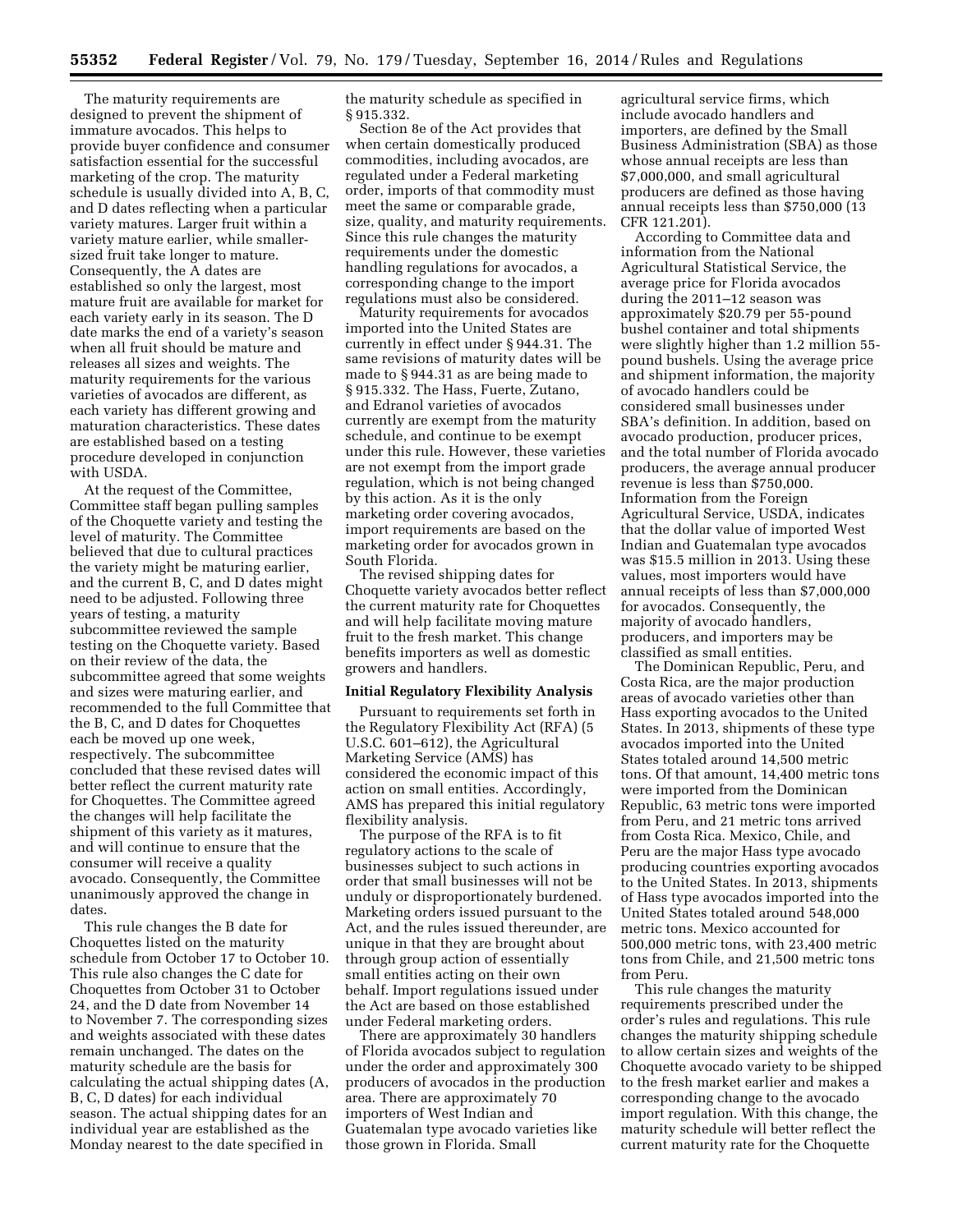variety, facilitating the shipment of this variety as it matures. Authority for this change is provided in §§ 915.51 and 915.52. This rule amends the provisions in §§ 915.332 and 944.31. This rule was unanimously recommended by the Committee at its April 9, 2014, meeting. The change in the import regulation is required under section 8e of the Act.

This action is not expected to increase the costs associated with the order's requirements or the avocado import regulation. Rather, it is anticipated that this action will have a beneficial impact. Based on several seasons of maturity testing, the Committee recommended moving the B, C, and D dates on the maturity schedule forward one week, respectively, for the Choquette variety allowing the associated sizes and weights to be shipped to the fresh market earlier. The revised dates better reflect the current maturity rate for Choquettes, and will facilitate the shipment of this variety as it matures, while continuing to ensure that only mature fruit is shipped to the fresh market. The benefits of this rule are expected to be equally available to all fresh avocado growers, handlers, and importers, regardless of their size.

Regarding alternatives to this action, the Committee considered making no change to the requirements or waiting for additional testing. However, they determined that there was sufficient data to warrant making these changes. Therefore, this alternative was rejected.

In accordance with the Paperwork Reduction Act of 1995, (44 U.S.C. Chapter 35), the order's information collection requirements have been previously approved by the Office of Management and Budget (OMB) and assigned OMB No. 0581–0189, (Generic Fruit Crops). No changes in those requirements as a result of this action are necessary. Should any changes become necessary, they would be submitted to OMB for approval.

This rule will not impose any additional reporting or recordkeeping requirements on either small or large avocado handlers. As with all Federal marketing order programs, reports and forms are periodically reviewed to reduce information requirements and

duplication by industry and public sector agencies.

AMS is committed to complying with the E-Government Act, to promote the use of the Internet and other information technologies to provide increased opportunities for citizen access to Government information and services, and for other purposes.

In addition, USDA has not identified any relevant Federal rules that duplicate, overlap or conflict with this rule.

Further, the Committee's meeting was widely publicized throughout the Florida avocado industry and all interested persons were invited to attend the meeting and participate in Committee deliberations. Like all Committee meetings, the April 9, 2014, meeting was a public meeting and all entities, both large and small, were able to express their views on this issue.

Also, the Committee has a number of appointed subcommittees to review certain issues and make recommendations to the Board. The Committee's maturity subcommittee met on April 4, 2014, and discussed this issue in detail. That meeting was also a public meeting and both large and small entities were able to participate and express their views. Finally, interested persons are invited to submit comments on this interim rule, including the regulatory and informational impacts of this action on small businesses.

A small business guide on complying with fruit, vegetable, and specialty crop marketing agreements and orders may be viewed at: *[http://www.ams.usda.gov/](http://www.ams.usda.gov/MarketingOrdersSmallBusinessGuide) [MarketingOrdersSmallBusinessGuide](http://www.ams.usda.gov/MarketingOrdersSmallBusinessGuide)*. Any questions about the compliance guide should be sent to Jeffrey Smutny at the previously mentioned address in the **FOR FURTHER INFORMATION CONTACT** section.

This rule invites comments on a change to the maturity requirements currently prescribed under the Florida avocado marketing order and avocado import requirements. Any comments received will be considered prior to finalization of this rule.

After consideration of all relevant material presented, including the Committee's recommendation, and other information, it is found that this interim rule, as hereinafter set forth, will tend to effectuate the declared policy of the Act.

In accordance with section 8e of the Act, the United States Trade Representative has concurred with the issuance of this interim rule.

Pursuant to 5 U.S.C. 553, it is also found and determined upon good cause that it is impracticable, unnecessary, and contrary to the public interest to give preliminary notice prior to putting this rule into effect and that good cause exists for not postponing the effective date of this rule until 30 days after publication in the **Federal Register**  because: (1) These changes relax current requirements for the Choquette variety, allowing some fruit to ship earlier; (2) the Committee unanimously recommended these changes at a public meeting and interested parties had an opportunity to provide input; and (3) this rule provides a 60-day comment period and any comments received will be considered prior to finalization of this rule.

# **List of Subjects**

## *7 CFR Part 915*

Avocados, Marketing agreements, Reporting and recordkeeping requirements.

# *7 CFR Part 944*

Avocados, Food grades and standards, Grapefruit, Grapes, Imports, Kiwifruit, Limes, Olives, Oranges.

For the reasons set forth in the preamble, 7 CFR parts 915 and 944 are amended as follows:

# **PART 915—AVOCADOS GROWN IN SOUTH FLORIDA**

■ 1. The authority citation for 7 CFR part 915 continues to read as follows:

**Authority:** 7 U.S.C. 601–674.

■ 2. In § 915.332, Table I, the entry for ''Choquette'' is revised to read as follows:

**§ 915.332 Florida avocado maturity regulation.** 

 $(a) * * * *$ 

 $(2) * * * *$ 

| ÷<br>. .<br>., |
|----------------|
|----------------|

| Variety |         | A date              | Min.<br>wt. | Min.<br>diam.              | <b>B</b> date | Min.<br>wt.   | Min.<br>diam.   | C date               | Min.<br>wt. | Min.<br>diam.  | D date   |
|---------|---------|---------------------|-------------|----------------------------|---------------|---------------|-----------------|----------------------|-------------|----------------|----------|
| ÷       | $\star$ | $\star$<br>$9 - 26$ | 28          | $\star$<br>$4\frac{4}{16}$ | $10 - 10$     | $\star$<br>24 | $4\frac{1}{16}$ | $\star$<br>$10 - 24$ | 20          | $3^{14}/_{16}$ | $11 - 7$ |
| $\star$ |         | $\star$             |             | $\star$                    |               | $\star$       |                 | $\star$              |             |                |          |